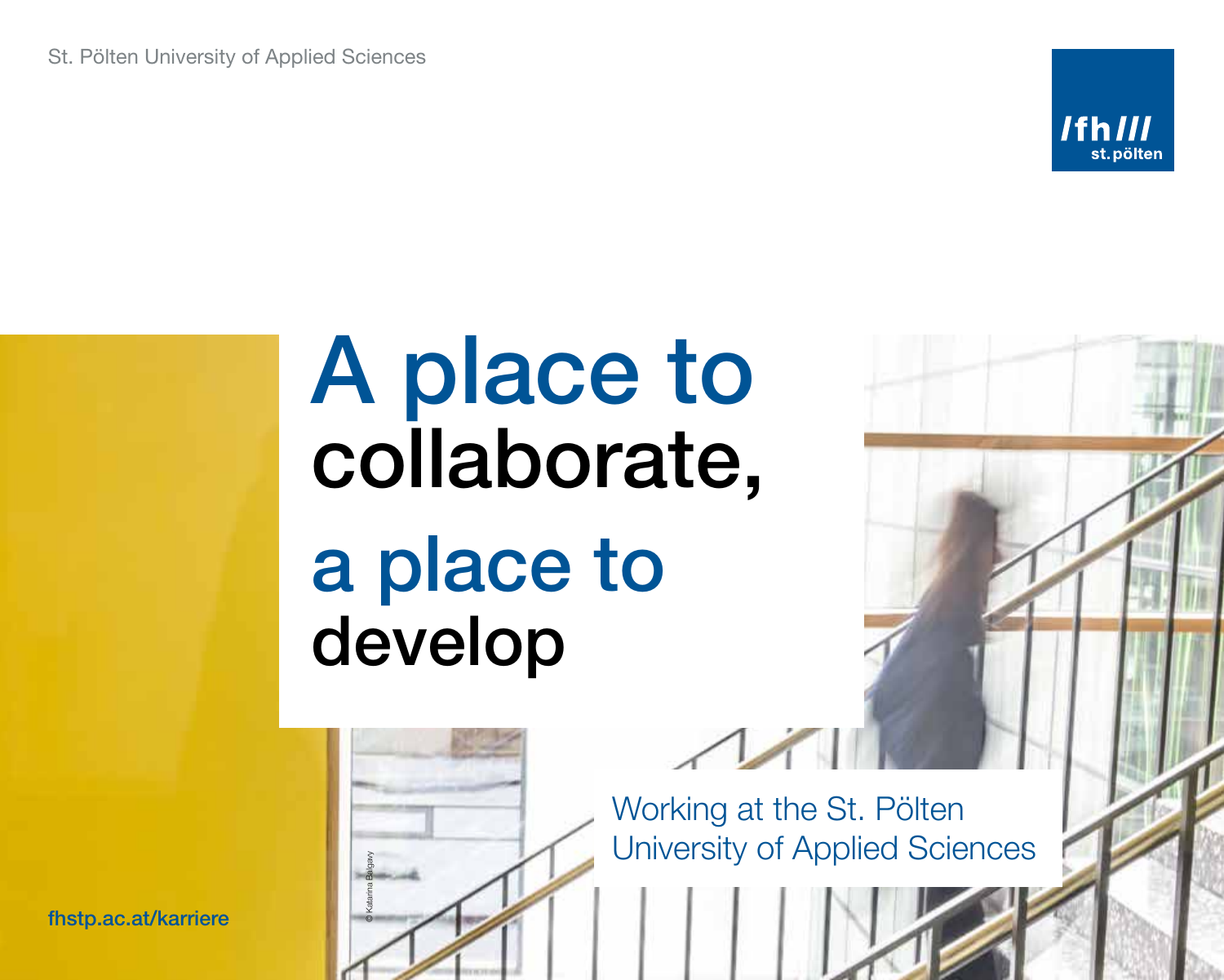#### Why work at the St. Pölten UAS?

Working at the St. Pölten University of Applied Sciences – this means a professional activity with added value and room for individual creativity. Team-oriented collaboration across disciplinary borders, personal exchange with students and colleagues, and a variety of opportunities for individual growth make working at the UAS interesting and diversified. The St. Pölten UAS offers a meaningful occupation with a wide range of possibilities. True to the motto "A place to collaborate, a place to develop", teaching, research and administration staff work together in interdisciplinary teams to participate in the shaping of our future. At the same time, they are given enough room for individual development and personal growth.

With more than 3,000 students, the St. Pölten University of Applied Sciences is a key player in the Austrian higher education landscape and one of the most important employers in the region. Furthermore, our university distinguishes itself by its future-oriented and steadily growing number of study programmes, a strong interdisciplinary collaboration, and the strength of its research.



The St. Pölten UAS allows its staff members to really live the link between theory and practice, research and teaching, instead of growing 'old' in the ivory tower of science. This helps to build a bridge to society.

FH-Prof. Ing. Dr. Harald Wimmer Academic Director Media and Communications Consulting (MA)



I appreciate the familiar atmosphere and the positive collaboration at the St. Pölten UAS.

Lukas Witschko Systems Engineer, service unit IT and Infrastructure



Diversity is not just a word at the St. Pölten UAS. The greater the differences between people, the more they can learn from each other. Working on a common goal makes cultural barriers and differences disappear.

Muntaha Sakeena Junior Researcher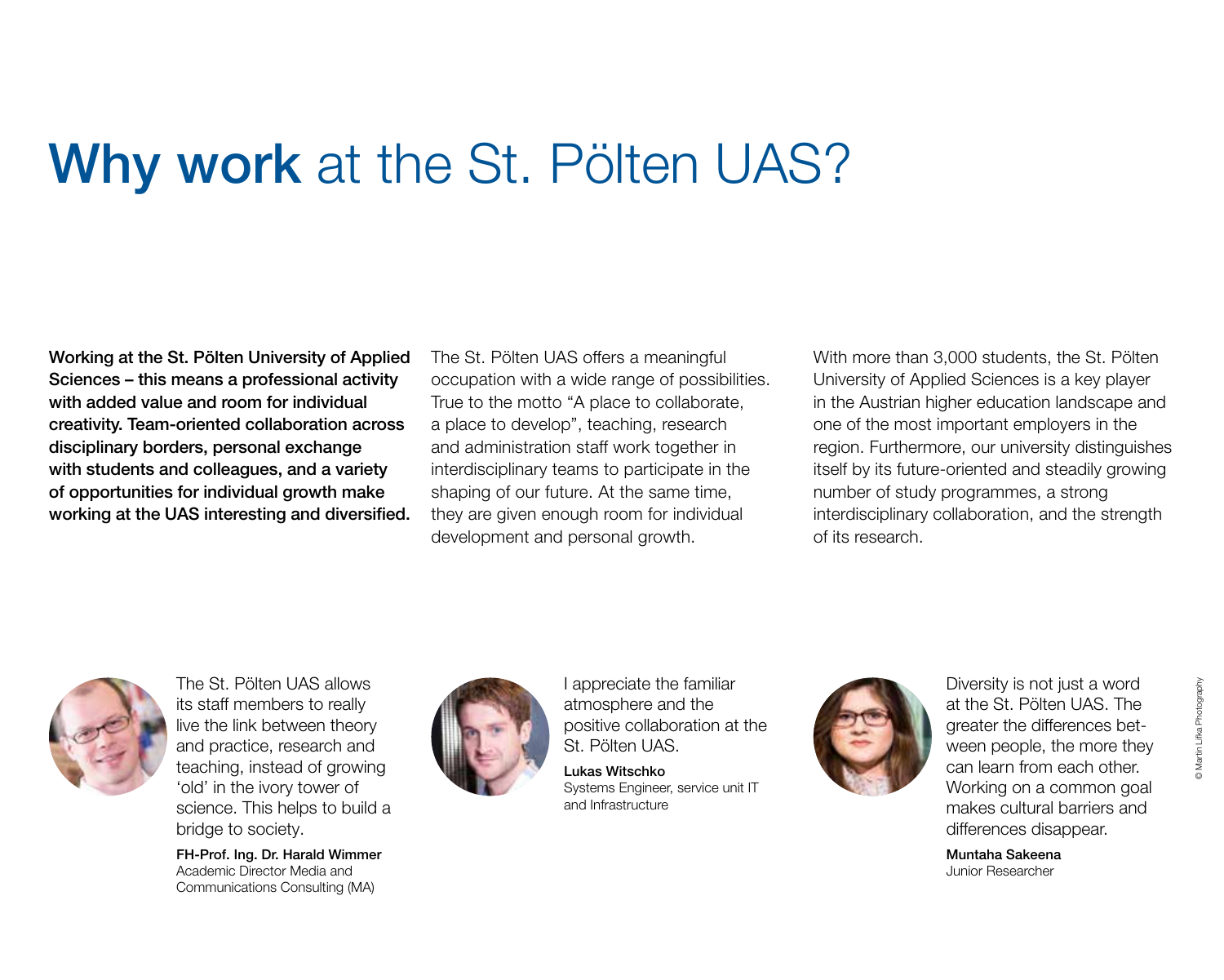### Our Values as an Employer







We offer room for innovation because we know that current challenges need solutions and ideas. Our work is varied and provides opportunities for professional and personal growth through interdisciplinary exchange with other teams.

We focus on the human being and personal contact always comes first. We share our knowledge not only with students but also with colleagues, our partners and society. Working in teams brings us closer together and promotes exchange – across disciplines and beyond the borders of our country.

We are a major player in the Lower Austrian landscape of universities of applied sciences and one of the most important employers in the region. We have grown steadily over the last few years and have continuously expanded our research activities. Our future-oriented range of studies meets the current needs of the labour market – thus providing our graduates with excellent career opportunities. We take on social responsibility and are dedicated to a sustainable development.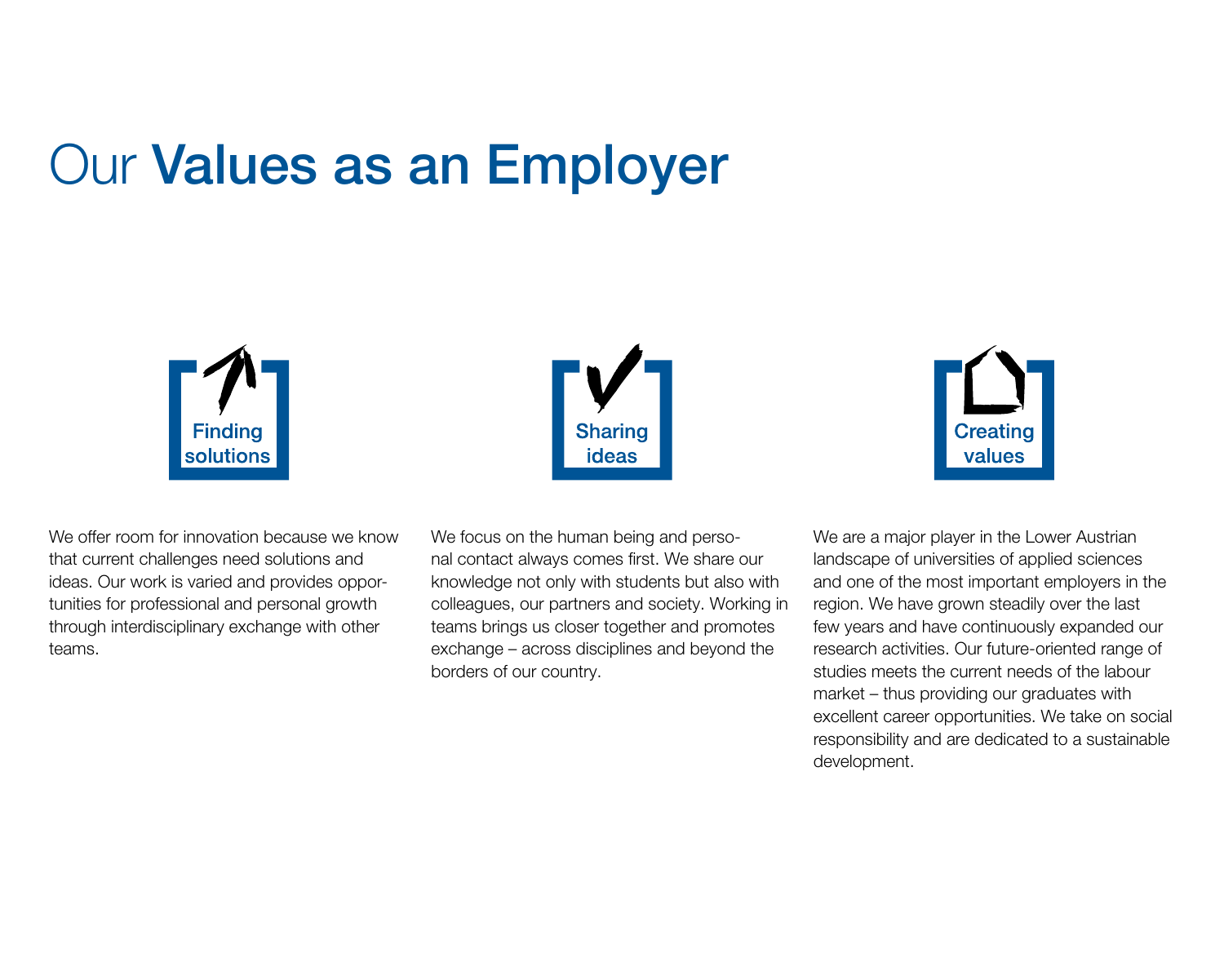#### The St. Pölten UAS in figures

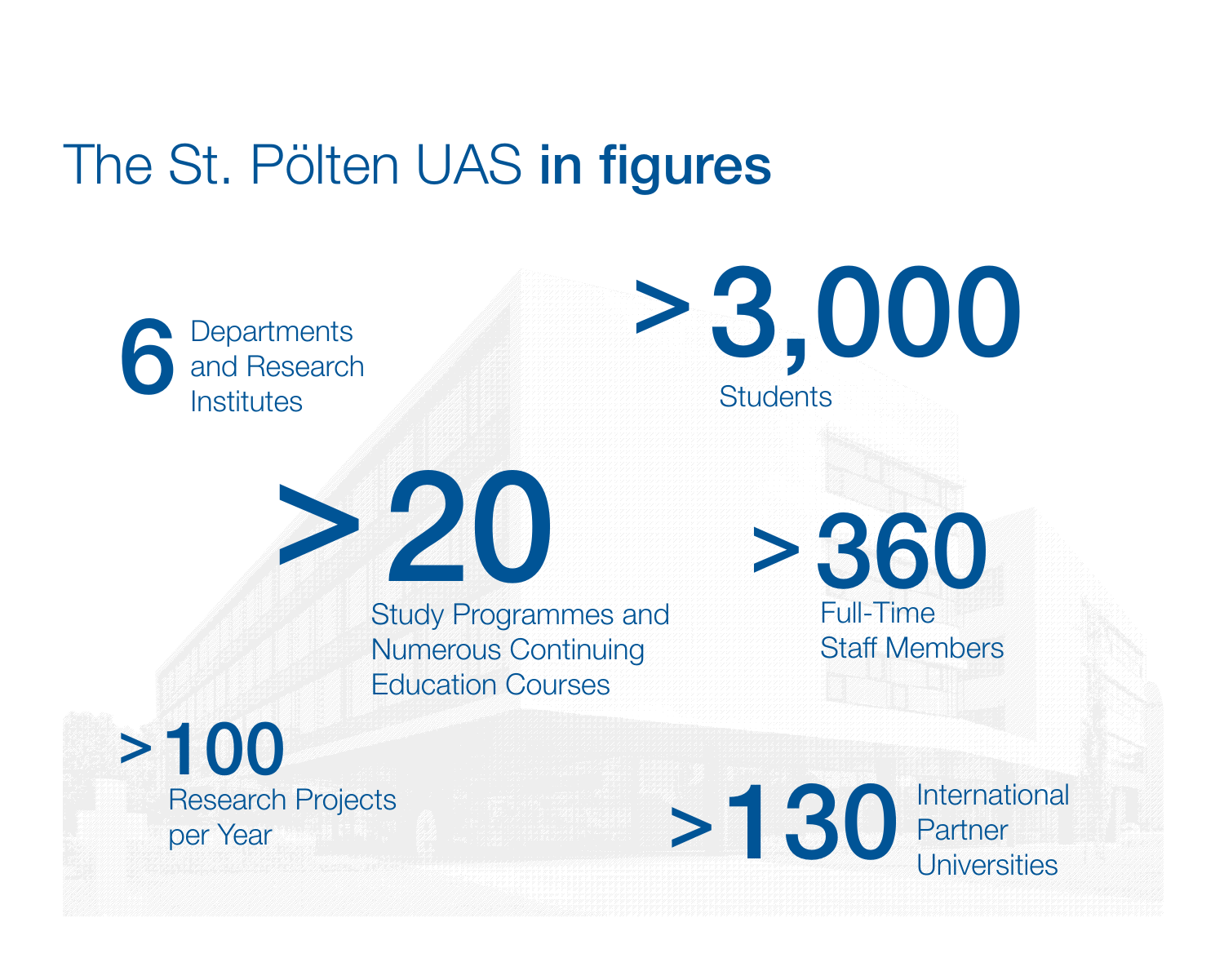#### Our Benefits

The St. Pölten UAS has more to offer for its staff members: voluntary social benefits, free parking und flexible working hours are only a few examples.





Flexible Working Hours



Home **Office** 



**Modern Infrastructure** 



Further Training and Development



International Exchange





(Workplace) Health Promotion

**Structured Onboarding** 



Discounts Events and



**Outings** 



**Canteen** 

## **Top Accessibility**

Its ideal location makes the St. Pölten UAS easy to reach by public transport even for staff members from the surrounding regions – for example, Vienna is only a 25-minute train ride away.